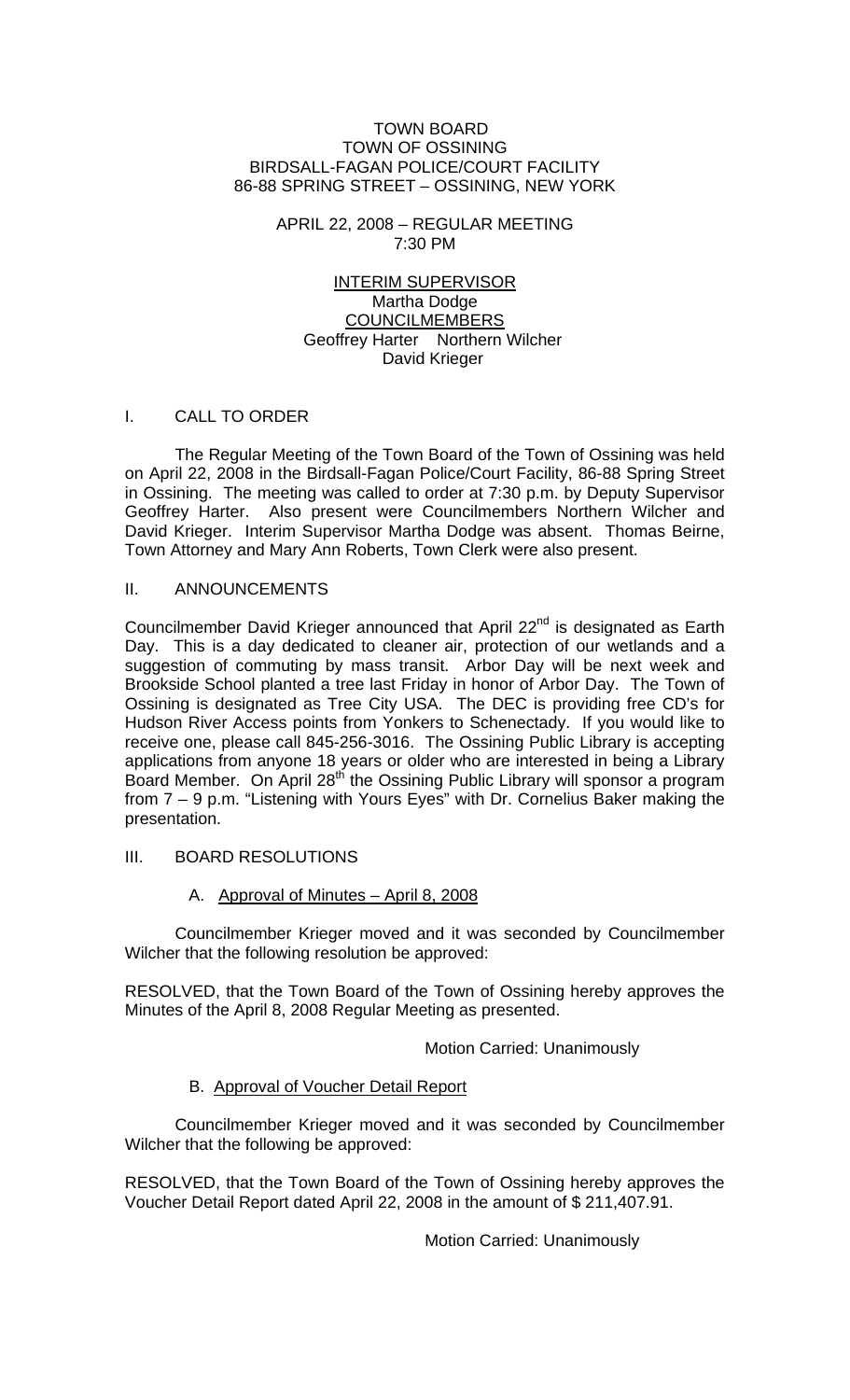# C. Adoption of Local Law No. 1 – 2008

Councilmember Krieger moved and it was seconded by Councilmember Wilcher that the following resolution be approved:

RESOLVED, that the Town Board of the Town of Ossining hereby adopts Local Law No. 1 of 2008, entitled Exemptions for Cold War Veterans, as attached.

# Motion Carried: Unanimously

Town Attorney Tom Beirne stated that from time to time the State makes amendments to various laws. This law pertains to Cold War Veterans who served honorably from 1945 to 1991. There are two levels of benefits, one basic program for all qualified cold war veterans and the second level which is an enhanced benefit for those who require additional assistance.

## D. Parker Bale Pump Station

Councilmember Wilcher moved and it was seconded by Councilmember Krieger that the following resolution be approved:

WHEREAS, the Town Board of the Town of Ossining has previously determined that the failure of an underground shut-off valve at the Parker Bale pump station constituted an "emergency" such that competitive bidding for the work involved was not required; and

WHEREAS, the Board nevertheless directed the Highway Department to seek informal proposals from more than one qualified entity so as to ensure a fair and reasonable price for the work to be performed; and

WHEREAS, the Highway Department has obtained at least two proposals from qualified persons and thereby determined that the proposal offered by Anthony L. Fiorito, Inc. is fair and reasonable; now therefore be it

RESOLVED, that the proposal of Anthony L. Fiorito, Inc. in the amount of \$15,850.00 be and it is hereby accepted and the Highway Department is authorized and directed to proceed with the above-referenced work immediately; and be it further

RESOLVED, that the Town Board authorizes the Supervisor to enter into an agreement with Anthony L. Fiorito, Inc. as set forth by the Town Attorney.

## Motion Carried: Unanimously

# E. Finance – Capital Project # 2008 – 2155 Parker Bale Pump Station

Councilmember Wilcher moved and it was seconded by Councilmember Krieger that the following resolution be approved:

RESOLVED, that the Town Board of the Town of Ossining hereby authorizes the establishment of Capital Project # 2008-2155, entitled Parker Bale Pump Station, in the amount of \$15,850.00 to be funded by a transfer from the Croton Sewer District fund balance.

Motion Carried: Unanimously

# F. 2008 Budget Adjustment

 Councilmember Wilcher moved and it was seconded by Councilmember Krieger that the following resolution be approved: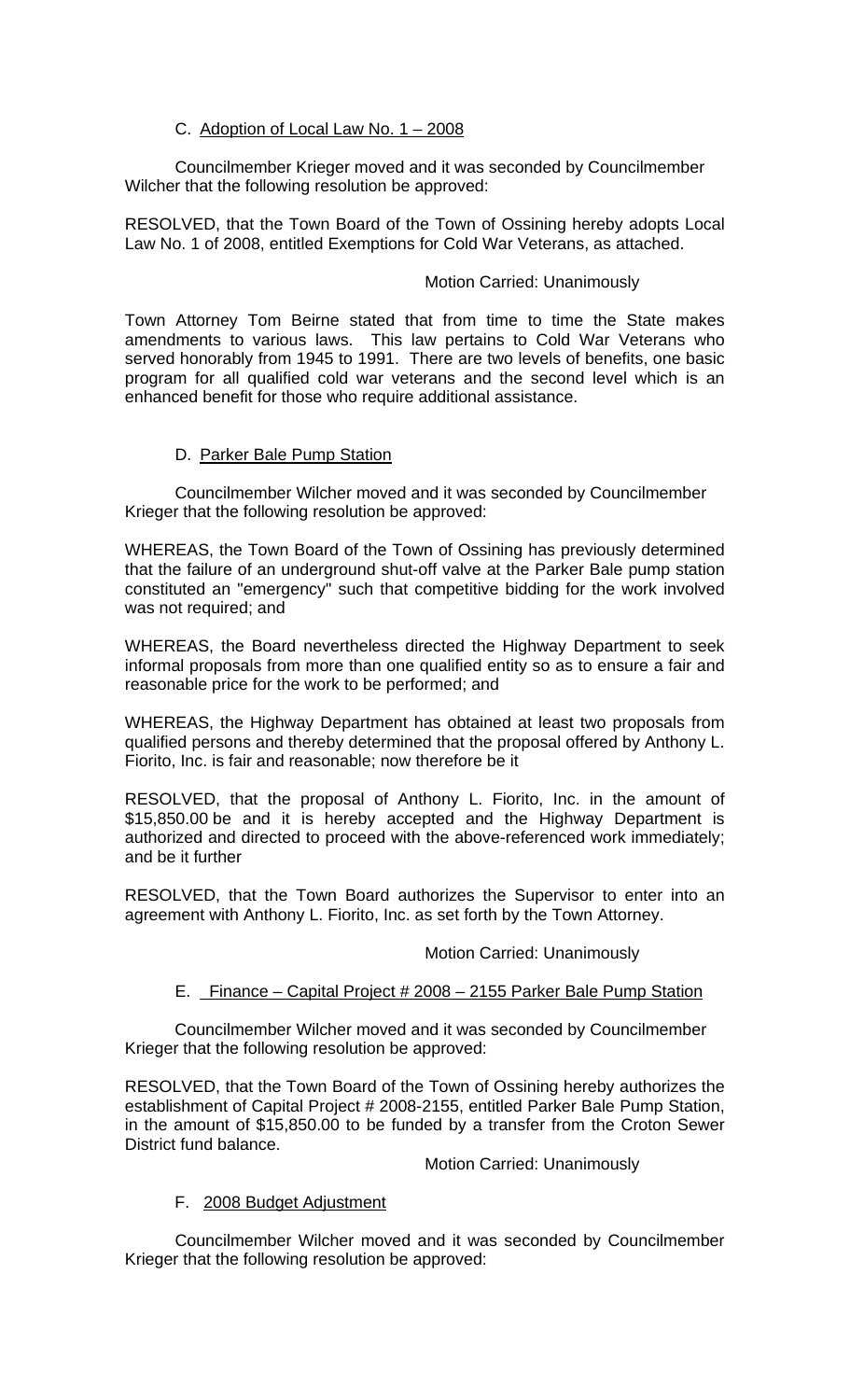RESOLVED, that the Town Board of the Town of Ossining hereby authorizes the following budget adjustment to be made to the 2008 budget:

TRANSFER TO G/L ACCOUNT AMOUNT TRANSFER FROM G/L ACCOUNT

037-8120-2155 Capital Project \$15,850.00 059-0059-4795 Croton Sewer Dist Parker Bale Sewer Pump Fund Balance

#### Motion Carried: Unanimously

#### G. Ratifying Appointment of Town Comptroller

 Councilmember Wilcher moved and it was seconded by Councilmember Krieger that the following resolution be approved:

WHEREAS, the Town of Ossining has an intermunicipal agreement with the Village of Ossining for consolidation of the position of Town Comptroller with Village Treasurer, and

WHEREAS, the Village Manager has announced her appointment of Thomas Warren to the position of Village Treasurer for a term ending December 31, 2010; now therefore be it

RESOLVED, that the Town Board of the Town of Ossining confirms the appointment of Thomas Warren to the position of Town Comptroller effective May 5, 2008 for the balance of the term which ends December 31, 2010.

Motion Carried: Unanimously

#### H. Croton Point Landfill Settlement

 Councilmember Wilcher moved and it was seconded by Councilmember Krieger that the following resolution be approved:

WHEREAS the Croton Point Landfill Joint Defense Group ("the Group") entered into a Consent Decree in an action brought by the State of New York and the New York State Department of Environmental Conservation ("the DEC") in the U.S. District Court for the Southern District of New York ("U.S.D.C.S.D.N.Y") pursuant to which the Group agreed to pay some \$9,500,000. on account of remediation costs incurred by Westchester County and the State of New York in cleaning up the Croton Landfill; and

WHEREAS the Group then brought an action pursuant to the Comprehensive Environmental Response Compensation and Liability Act ("CERCLA") in U.S.D.C.S.D.N.Y. against all of the Westchester communities, including the Town Of Ossining, who had themselves, or whose contractors, had used the Croton Landfill for waste disposal during the period when such disposal was permitted, seeking contributions to the amount the Group had to pay pursuant to the above-referenced Consent Decree; and

WHEREAS the Town of Ossining entered into a joint defense agreement with most of the other municipal defendants so as to minimize costs and retained experienced counsel to defend the action; and

WHEREAS U.S. District Court Judge William C. Connor, the Judge assigned to the case, supervised mediation among the parties which eventually resulted in a proposed settlement which would resolve the action insofar as the Town of Ossining is concerned on the basis of payment by the Town of the total sum of \$6,174., of which \$5,716. is to be paid to the plaintiff Group, the balance in the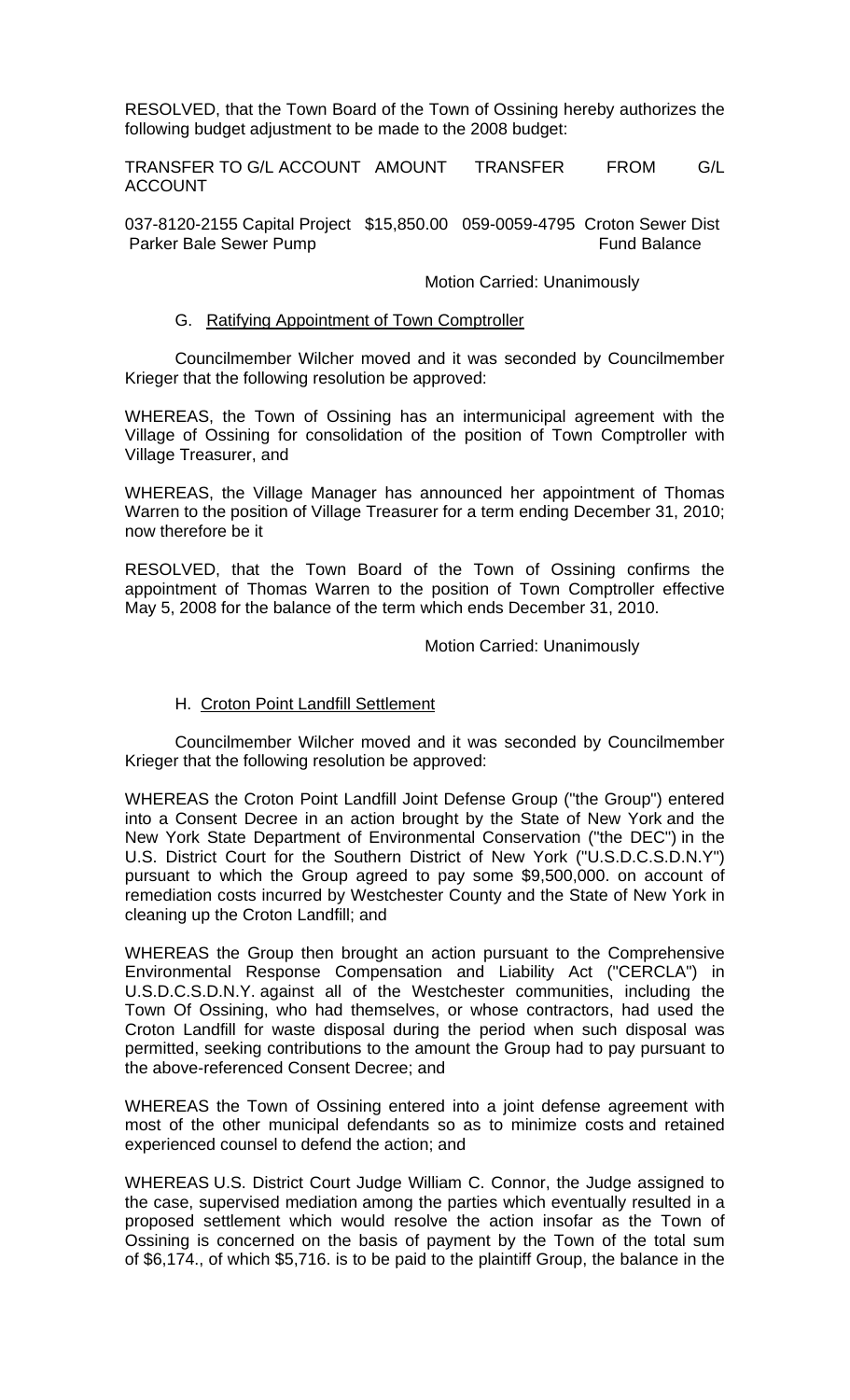amount of \$458 going to counsel for the municipalities in payment of legal fees; and

WHEREAS the cost of the proposed settlement to the Town of Ossining, even with all legal fees incurred to date factored in, is less than the amount originally demanded by the Group and is clearly less than the potentially massive cost of continuing the litigation; and

WHEREAS settlement of the action in no way constitutes or involves any admission of wrongdoing or liability on the part of the Town of Ossining; now therefore it is

RESOLVED that the proposed settlement, as outlined above, is in the best interest of the Town of Ossining; and it is further

RESOLVED that the said settlement is accepted and approved and the Supervisor and the Town Attorney are authorized and directed to execute any and all documents necessary in order to implement the settlement and resolve the above litigation.

#### Motion Carried: Unanimously

## I. Authorizing Temporary Beer & Wine Permit for Westchester County Fire Convention at Engel Park

 Councilmember Wilcher moved and it was seconded by Councilmember Krieger that the following resolution be approved:

WHEREAS, the Ossining Fire Department has completed an application to be submitted to the New York State Liquor Authority for a Temporary Beer & Wine Permit for the Westchester County Fire Convention to be held at Engel Park on Friday, September 19, 2008 and Saturday, September 20, 2008 from 3:00 pm until 11:00 pm; now therefore be it

RESOLVED, that the Town Board of the Town of Ossining hereby authorizes the Supervisor to sign the application granting permission for the sale or service of alcoholic beverages by the Ossining Fire Department for consumption at Engel Park.

## Motion Carried: Unanimously

# J. Senior Services – Westchester County Food Establishment Permit **Renewal**

 Councilmember Krieger moved and it was seconded by Councilmember Wilcher that the following resolution be approved:

RESOLVED, that the Town Board of the Town of Ossining hereby authorizes the Supervisor to execute and deliver an application to the Westchester County Department of Health for a permit to operate a food service establishment at the Community Center for senior citizens for the period of July 1, 2008 – June 1, 2009.

## Motion Carried: Unanimously

## K. Agreement – United States Department of Agriculture Natural Resources Conservation Service

 Councilmember Wilcher moved and it was seconded by Councilmember Krieger that the following resolution be approved:

RESOLVED, that the Town Board of the Town of Ossining hereby authorizes the Town Supervisor to enter into Amendment No. 3 with the United States